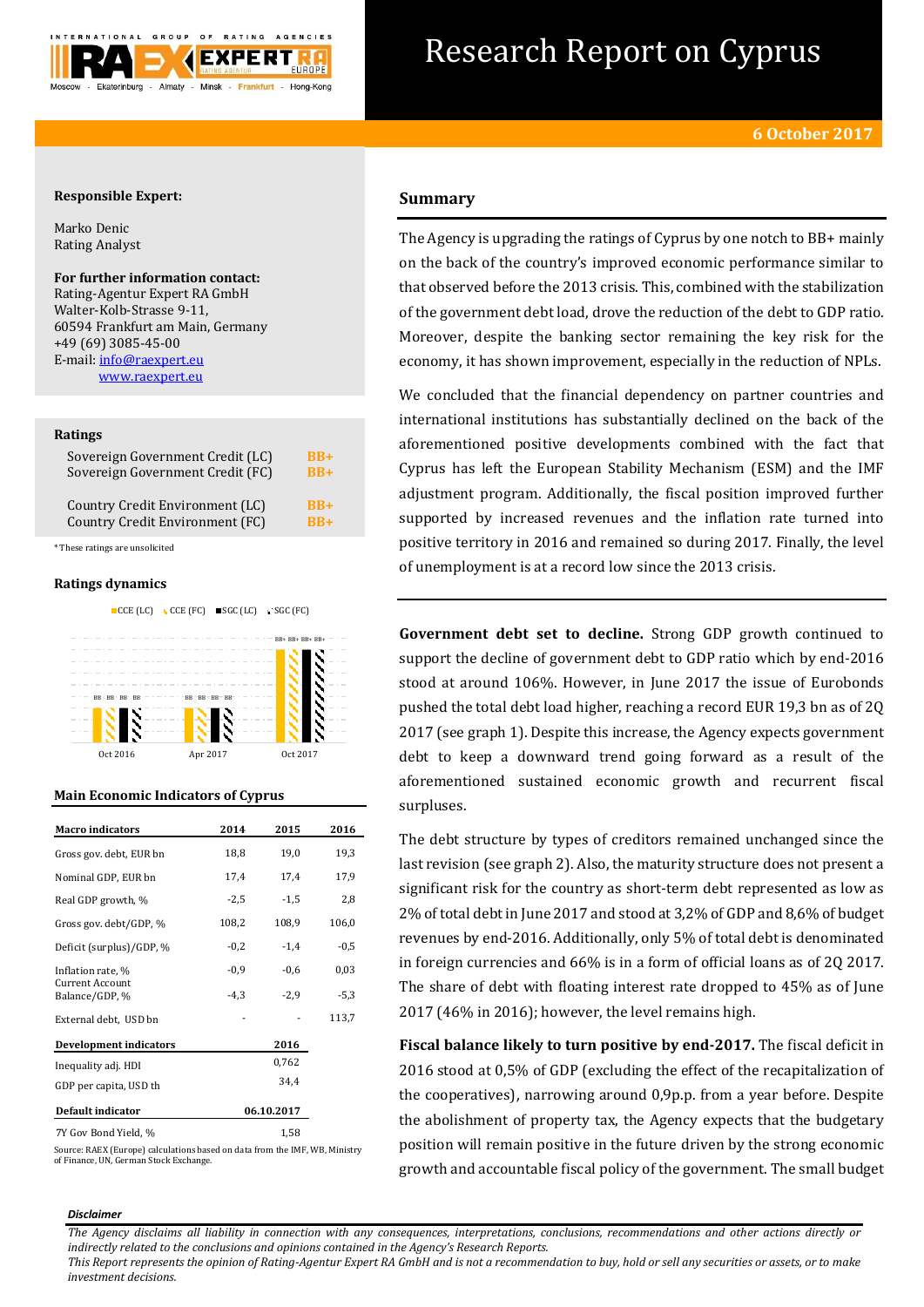**Graph 1:** General government debt dynamics

 $O F$ 

F X I

Minsk

**BATING** 

Frankfurt

AGENCIES

Hong-Kong

GROUP

Almaty

**TION** 

Ekaterinburg



Source: RAEX (Europe) calculations based on data from the IMF and Ministry of Finance

# **Graph 2:** General government debt structure



Source: RAEX (Europe) calculations based on data from the Ministry of Finance





Source: RAEX (Europe) calculations based on data from the Ministry of Finance

surpluses will also cause general government debt to decline in absolute terms. A possible departure from this path could be caused by the upcoming presidential elections in 2018 which may cause some fiscal lapses. However, the government has shown efforts to keep up with the prudent fiscal policy and we can expect this trend to continue in the future.

**Macroeconomic position improved further.** Real GDP continued to grow by 3,5% as of 2Q 2017 (2,8% in 2016), mainly driven by the sectors such as tourism, retail, construction and manufacturing. We do not expect these high growth rates in the long term, however, the level of around 2% growth appears realistic taking into account that the Cypriot economy has picked up strongly. GDP per capita at PPP remained solid at USD 34 400 in 2016.

Cyprus left the three-year ESM/IMF economic adjustment program two months before scheduled. Furthermore, last year by the decision of European Council, Cyprus exited the excessive deficit procedure which was in place since 2010. As a result the Agency considers that Cyprus' dependence on financial assistance from partner countries reduced.

The unemployment rate continued on a decreasing trend and reached  $10,6\%$  as of 2Q 2017 remaining below its euro peers<sup>1</sup>' average (see table 1), while youth unemployment dropped to 25,3% from 29,1% a year before. These figures are record low since the 2013 crisis and we expect this figure to continue its gradual decline given the positive prospect of the economy.

## **Table 1:** Peer comparison for 2016

| <b>Key Financial Ratios</b> | Cyprus   | Greece      | Italy      | Portugal   | Spain      |
|-----------------------------|----------|-------------|------------|------------|------------|
| GDP growth (%)              | 2,8%     | $0.6\%$ *   | $0.75\%$ * | $1\%*$     | $3\%*$     |
| Inflation rate (%)          | 0.1%     | $-0.11\%$ * | $-0.56%$ * | $2.3\%*$   | $0.6\%$ *  |
| Fiscal balance/GDP          | $-0.5%$  | $-3.3%$ *   | $-2.4%$ *  | $-2.9%$ *  | $-4.4\%$ * |
| Current account/GDP         | $-1\%$ * | $-0.03%$ *  | 2,17%*     | $0.02\%$ * | 1,9%*      |
| Government debt/GDP         | 106,7%   | 183,4%*     | 133,2%*    | 127.9%*    | 99.0%*     |
| Unemployment rate           | 12,9%    | 22,3%*      | 11,4%*     | 11,1%*     | 19,4%*     |
| FDI, net inflows/GDP        | 25,1%    | 1,6%        | 1,5%       | 4,1%       | 2,5        |

Source: RAEX (Europe) calculations based on data from the IMF and WB.

\* IMF projections for 2016

Inflation (y-o-y % change) turned positive in December 2016 and remained positive until July 2017 when the harmonized consumer price index stood at -0,1% (see graph 3). Inflation picked up due to the price increase in sectors such as housing, utilities, gas and transport, while in the summer period tourism contributed considerably. We can expect inflation to remain positive by the end of 2017.

**External debt continues to increase.** Cyprus' gross external debt reached a new record high as of 1Q 2017 and stood at EUR 108,3 bn,

<sup>1</sup> Cyprus peers include the "peripheral Eurozone" countries such as Portugal, Italy, Spain and Greece.

# *Disclaimer*

1

*The Agency disclaims all liability in connection with any consequences, interpretations, conclusions, recommendations and other actions directly or indirectly related to the conclusions and opinions contained in the Agency's Research Reports.*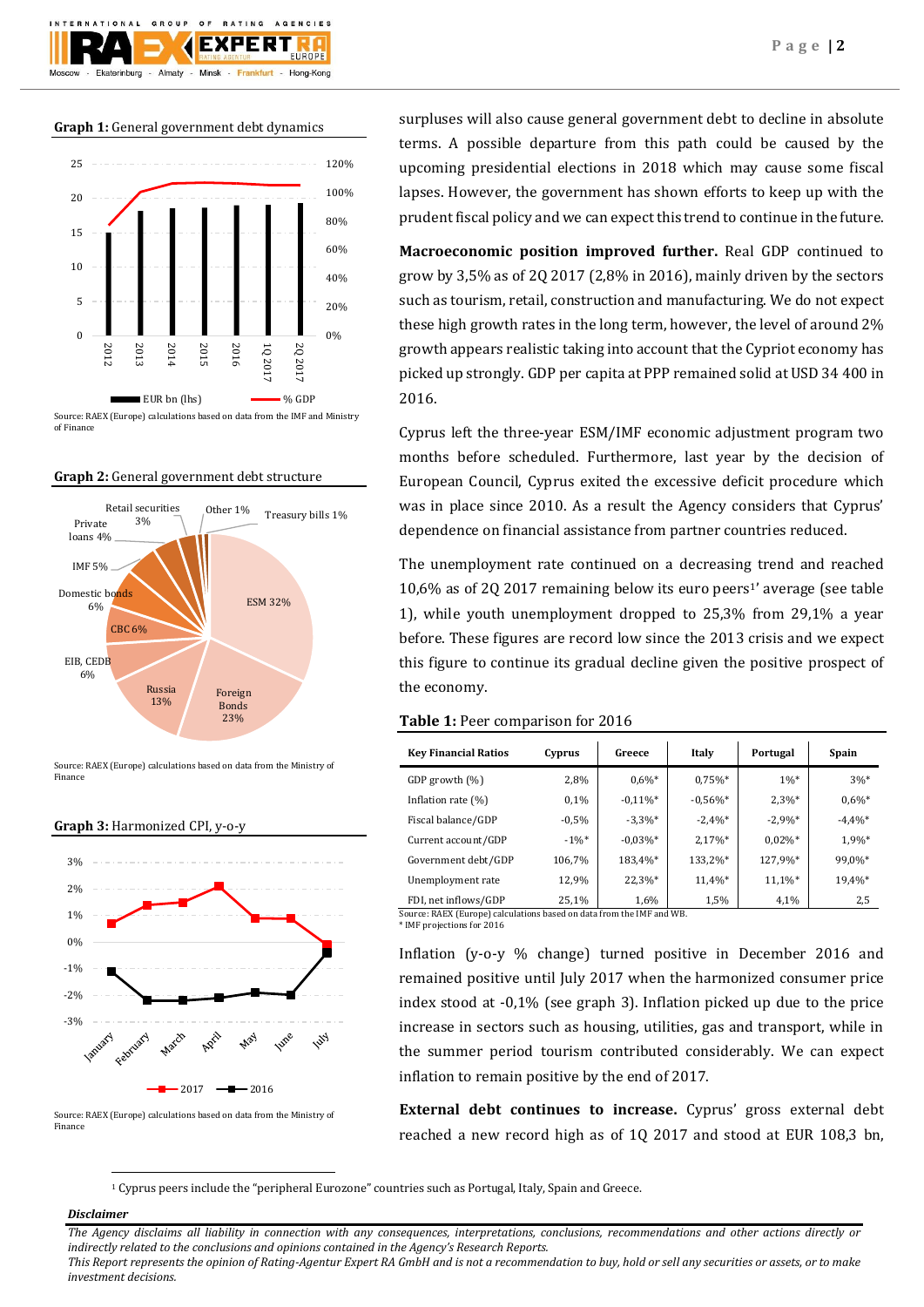$O F$ **BATING** AGENCIES GROUP F X I Almaty Ekaterinburg Minsk Frankfurt Hong-Kong

**Graph 4:** Net Foreign direct investment inflow



Source: RAEX (Europe) calculations based on data from the IMF





**Graph 6:** NPLs, % of total loans



Source: RAEX (Europe) calculations based on data from the CBC

surpassing the level of end-2016 when it amounted EUR 106 bn. However, as % of GDP it declined and stood at 680%.

After a very narrow trade surplus in 2016, in line with IMF, we expect the trade balance to show a surplus of around 1% of GDP in 2017. Moreover, the net international investment position (NIIP) of Cyprus remains challenging. As of 1Q 2017 the NIIP as % of GDP stood at 127% which makes Cyprus second worse (after Greece) among EU countries. However, on the y-o-y base the ratio is improving. As of 4Q 2016 NIIP was 125% of GDP, compared to the same period 2015 when it was 130%.

Foreign direct investment inflow remains positive and high and well above its peers (see table 1). As of end-2016 net inflows as % of GDP stood at 20%, compared to 40% a year before (see graph 4). However, the high investment inflow is partly related to the special purpose entities (SPEs) with insignificant economic contribution to the Cypriot economy. Additionally, the surge in investment has been driven by the real estate sector and tourism attracted by the citizenship-by-investment scheme. Announced offshore exploration of natural gas could represent a significant investment potential for the Cypriot economy in the future as well as the possible reunification of the island.

**Banking sector recovery continues with a slow pace.** Private credit to GDP stood at 269% by end-2016, despite loans to households and corporates still following a downward trend (see graph 5). However, the banks' assets-to-GDP ratio stood at around 376% in 2016, and despite the increase as of 1Q 2017 (up to EUR 68,2 bn), the asset level shows a slow downward trend in the long run. Looking at the assets' structure, the declining share of loans has been compensated by the increasing cash levels on the banks' balance sheet. Still, the assets-to-GDP ratio remains the highest among its euro peers, but slow deleveraging can be anticipated through re-restructuring, write-off, assets swaps and repayments. As we already pointed out in the last Research report<sup>2</sup>, the level of private external debt continued to increase reaching a record high as of 1Q 2017 of around 520% of GDP.

The level of NPLs has declined further as a share of total loans to 46% as of May 2017 compared to 47% by end-2016 and still remains substantially high. A narrower measurement of NPLs (past due>90 days), shows a slightly sharper decline in the level of NPLs, to 35,7% in May 2017 from 37,8% in the same month 2016 (see graph 6). ROA was once again negative at -0,34% by end-2016, but turned positive as of March 2017, while the capitalization remains solid with capital to assets ratio of almost 10% and capital adequacy ratio of 16,5% as of March 2017.

<sup>2</sup> https://raexpert.eu/reports/Research\_report\_Cyprus\_07.04.2017.pdf

# *Disclaimer*

1

*The Agency disclaims all liability in connection with any consequences, interpretations, conclusions, recommendations and other actions directly or indirectly related to the conclusions and opinions contained in the Agency's Research Reports.*